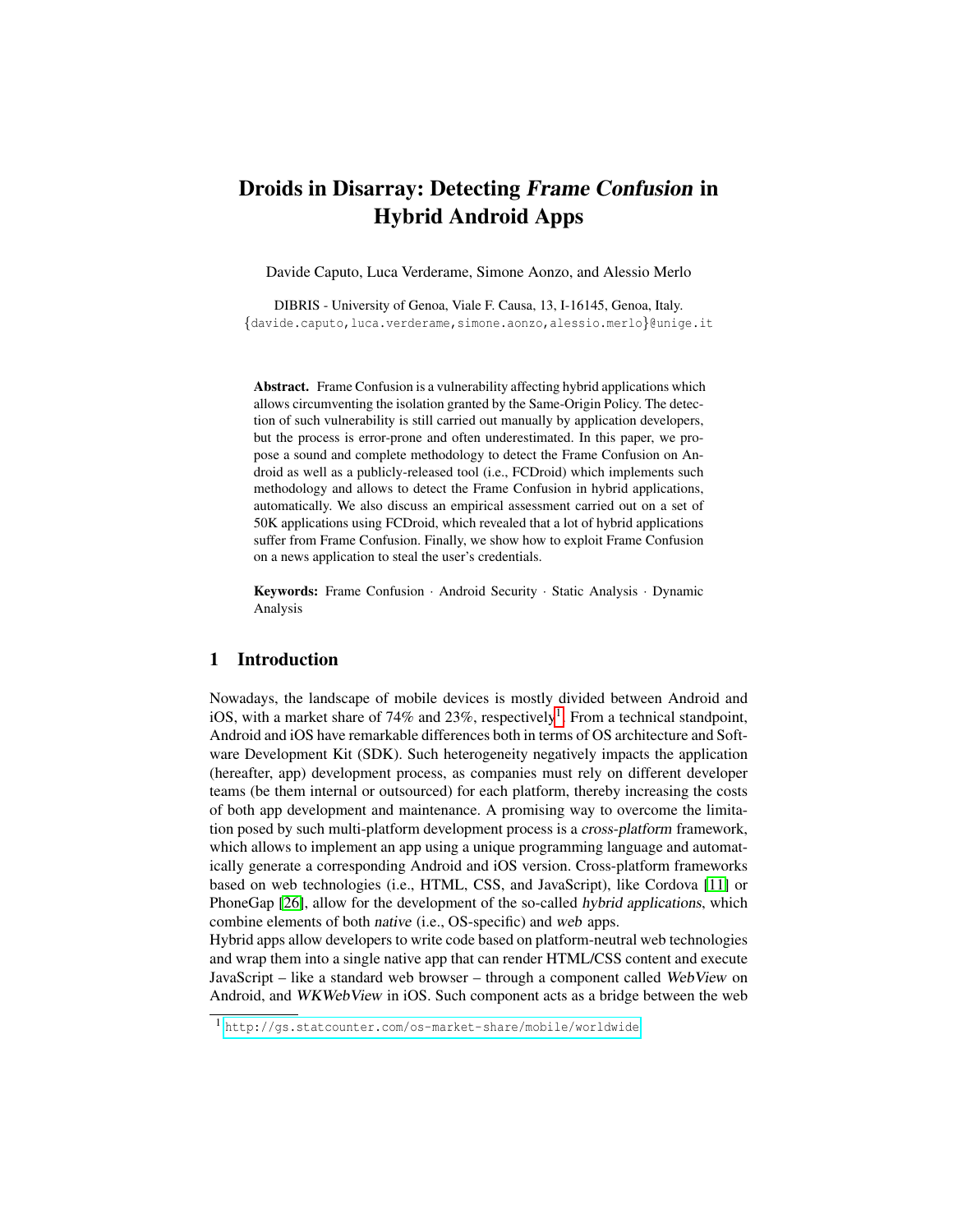(i.e., the JavaScript code) and the native world (i.e., the Java or Swift code) through the definition of ad-hoc interfaces. Such interfaces (called *JavaScriptInterfaces* in Android or *WKScriptMessageHandlers* in iOS) allow the developer to define a set of function calls that can be mutually invoked by the two worlds using asynchronous callbacks. As a result, they grant access to the complete set of OS functionality to hybrid apps, thereby making them equivalent to native apps.

However, from a security standpoint, the interaction between the native and the web worlds – which rely on different security models and requirements – can expose hybrid apps to ad-hoc and complex vulnerabilities, like those described in [\[15](#page-16-1)[,22](#page-17-1)[,23](#page-17-2)[,9](#page-16-2)[,20\]](#page-17-3). Among them, the *Frame Confusion* vulnerability [\[22\]](#page-17-1) in hybrid apps has been discovered some years ago and it has been fixed on  $iOS<sup>2</sup>$  $iOS<sup>2</sup>$  $iOS<sup>2</sup>$  but not on Android (neither in the latest version, i.e., Android Pie 9.0). To this regard, we argue that a lot of hybrid apps still suffer from such vulnerability and that there is still a lack of i) an extensive analysis of Frame Confusion, ii) a methodology to automatically detect Frame Confusion in hybrid apps, and iii) a reliable solution to mitigate the problem.

Frame Confusion is basically due to the ability of JavaScript code to invoke Android native code through web pages containing at least an *Iframe* element. Such element allows loading external contents (e.g., advertisements, video and payment systems) from domains which differ from the domain of the hybrid app. For this reason, any *Iframe* is in charge of containerizing the rendered sub-page, and should execute content only within the scope of its own domain, as prescribed by the Same-Origin Policy (SOP). However, in case of web pages with multiple Iframes, the WebView is unable to identify the Iframe that invokes a function in the native code, and thus the result of the invocation is always executed in the main app page, thereby inducing the confusion problem. Such misbehavior occurs as the *JavaScriptInterface* is bound by the OS to the entire WebView element, without any distinction among the domains (and thus the Iframes) that invoke the function calls. Therefore, the Frame Confusion vulnerability allows to bypass the isolation granted by the Iframe security model and to build a communication channel between web pages belonging to different domains, (i.e., the main app page and the inner Iframes). As a consequence, such vulnerability can affect the confidentiality and the integrity of hybrid apps: a malicious Iframe can, for instance, force the main app to expose private information (like session cookies or internal app files) or mount sophisticated phishing attacks.

Contribution of the paper. In this work, we focus on the Frame Confusion vulnerability on Android. Therefore, hereafter we refer specifically to the Android OS.

Our contribution is three-fold. First, we propose a methodology for systematically detecting the Frame Confusion vulnerability in hybrid apps on Android. Then, we present *FCDroid*, a tool that implements such methodology to automatically identify hybrid apps on Android that suffer from the Frame Confusion vulnerability. FCDroid combines static and dynamic analysis techniques in order to reduce false positive and false negative rates. Finally, we discuss the results of an extensive analysis carried out through FCDroid on a set of 50,000 apps downloaded from the Google Play Store. The experimental results indicate that the 49.35% of the analyzed apps are hybrid, as they use

<sup>2</sup> [https://cordova.apache.org/docs/en/latest/guide/appdev/security/index.](https://cordova.apache.org/docs/en/latest/guide/appdev/security/index.html#iframes-and-the-callback-id-mechanism) [html#iframes-and-the-callback-id-mechanism](https://cordova.apache.org/docs/en/latest/guide/appdev/security/index.html#iframes-and-the-callback-id-mechanism)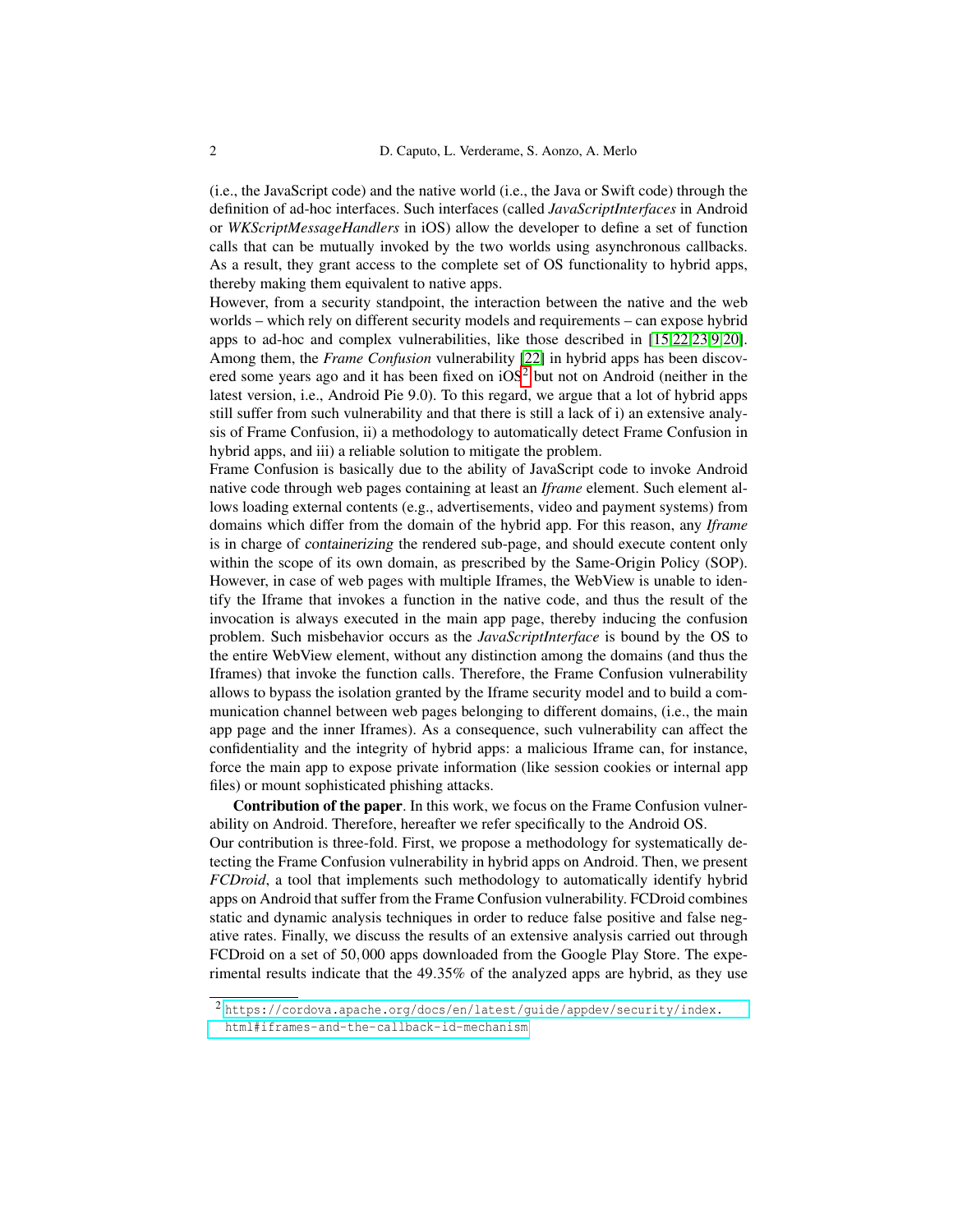the WebView component and enable JavaScript execution, while about 6.63% of them (i.e., 1637 apps) were found to be vulnerable to Frame Confusion for a total of more than 250.000.000 app installations worldwide. To further validate the proposed methodology, we have manually analyzed some of these vulnerable apps to find out possible attacks exploiting the Frame Confusion vulnerability. To this regard, we were able to exploit Frame Confusion in an Asian news application that has more than 1M users worldwide; such attack allows to steal the user's credential of the primary social media website.

Organization of the paper. The rest of the paper is organized as follows: Section [2](#page-2-0) introduces some technical background on hybrid apps and the Frame Confusion, while Section [3](#page-5-0) discusses the detection methodology. Section [4](#page-8-0) presents FCDroid, while Section [5](#page-11-0) shows the experimental results. Section [6](#page-13-0) discusses the exploitation of the Frame Confusion on an actual news app, and Section [7](#page-14-0) presents some related work. Finally, Section [8](#page-15-0) concludes the paper.

## <span id="page-2-0"></span>2 Technical Background

*Landscape of Mobile Apps.* Mobile apps can be divided into three categories, namely, i) native, ii) web, and iii) hybrid apps.

Native apps are binary, platform-specific files which are installed on the device and execute by interacting with a set of API calls exposed by the mobile OS. As a consequence, they must be developed in the OS-specific language (i.e., Java/Kotlin for Android and Objective-C/Swift for iOS), and they have full and direct access to the OS API. On one hand, native apps exhibit the best performance for CPU-intensive workloads, while, on the other hand, they need to be re-implemented to execute on a different mobile OS. As this is a daunting task mostly for small-medium enterprises, there is a growing trend towards web or hybrid apps.

Web apps render HTML5 and execute Javascript code within the device browser (which is a native app). For this reason, they are highly portable and platform-independent, but the interaction with the underlying OS is limited to the API accessible by the browser itself. Consequently, they have restricted functionalities and, in general, limited performance.

Hybrid apps have been proposed to overcome the limitations of both native and web apps, namely granting i) portability over platforms, ii) access to the whole OS API and, iii) reasonable performance. Hybrid apps are programmed once in cross-platform web technologies (i.e., HTML, CSS, and JavaScript) as web apps, and then wrapped into a platform-specific native container, i.e., the WebView. The WebView may also allow the interaction between the web and the native part, acting like a bridge between the web code and the host OS API, thereby allowing to render HTML/CSS content, execute JavaScript code, and get access to the full OS API.

*WebView.* The WebView is an Android app component which embeds a mini-browser for rendering HTML/web pages and execute JavaScript code in mobile apps.

The WebView allows defining ad-hoc interfaces, called JavascriptInterfaces, that enable to invoke Java methods from the JavaScript code. This feature allows crossplatform frameworks (e.g., Cordova, PhoneGap) to design a set of plugins that can be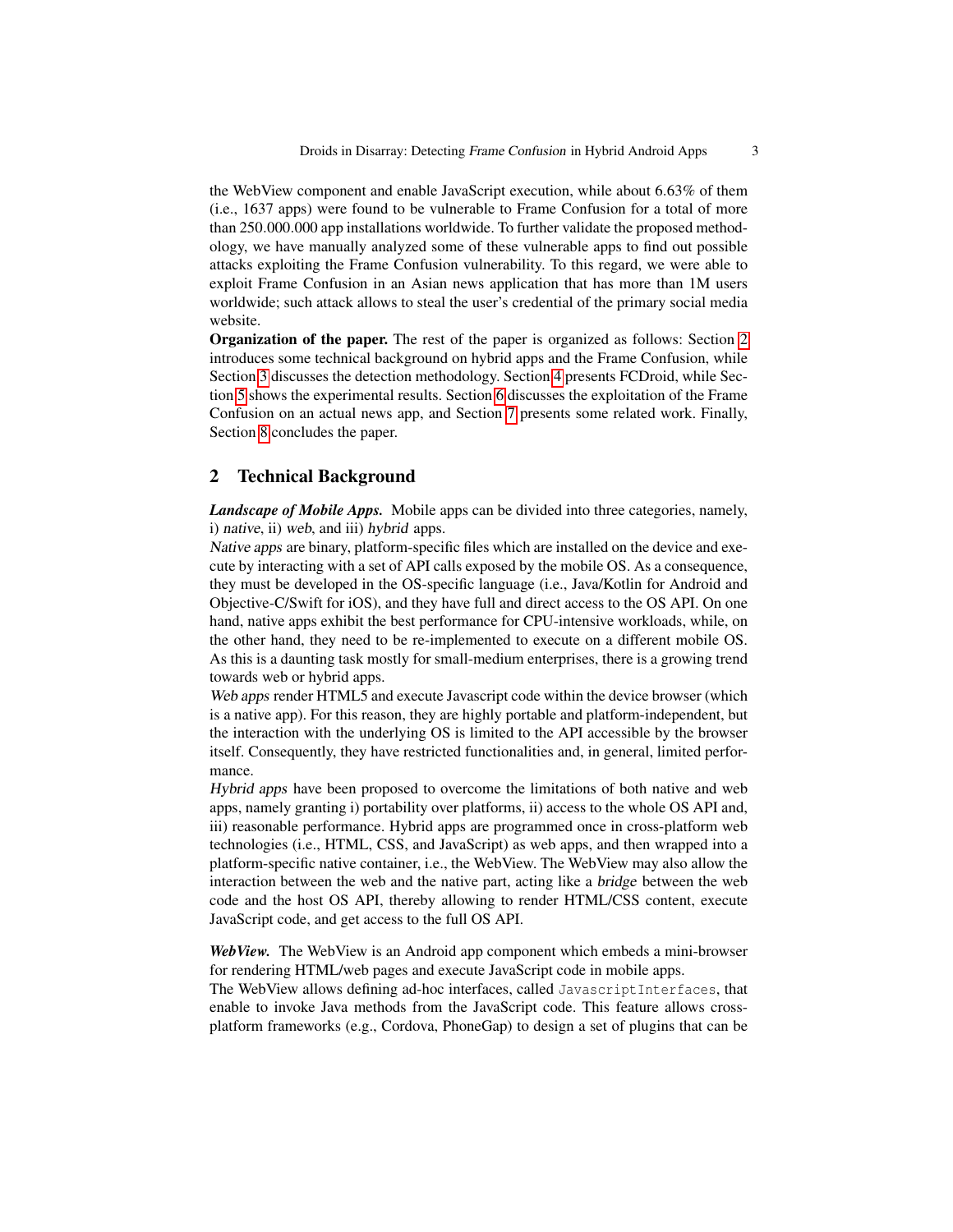embedded in apps and offer platform-specific functionality, such as the API for the filesystem or the GPS location. To enable JavaScript interfaces, the developer needs to bind a set of Java methods to a WebView component using the addJavascriptInterface method. The communication between the JavaScript and the Java code is handled by the WebView using asynchronous callbacks. In detail, when some JavaScript code invokes Java code through an interface bounded to the WebView, it does not wait for the result: instead, when the result is ready, the Java code outside the WebView invokes a JavaScript callback function, passing the result back to the web page. This mechanism provides improved app performance and responsiveness, particularly in the case of long-running operations that would block the UI.

*WebView Security Mechanisms.* As the WebView deals with web content that can include untrusted HTML and JavaScript code, it can suffer from well-known web security vulnerabilities such as cross-site scripting [\[7](#page-16-3)[,17](#page-16-4)[,6\]](#page-16-5) or file-based cross-zone scripting [\[9\]](#page-16-2). As countermeasures, the Android OS includes a set of mechanisms aimed at limiting the capability of the WebView to the minimum functionality required by hybrid apps. By default, the WebView does not execute JavaScript, thus requiring developers to enable this feature using the setJavascriptEnabled method. Besides, the application can either enable or disable the access of the WebView to specific resources like files, databases or geolocation [\[30\]](#page-17-4) through the WebSettings object.

Since API 17, the Java methods – which are exposed through a JavaScript interface – need to be explicitly annotated with the @JavascriptInterface [\[16\]](#page-16-6). The aim is to restrict the access to the OS API, in order to prevent the invocation of any public Java method through code reflection [\[1\]](#page-16-7).

To further increase the resilience of the WebView component against untrusted contents, since API level 21 the Android OS implements the WebView as an independent app, thus offering a centralized update mechanism that relieves the developer from the burden of manually updating each hybrid app [\[31\]](#page-17-5).

Moreover, since API Level 26 the WebView renderer executes in a separate process [\[33\]](#page-17-6). Finally, since Android 8, the WebView incorporates Google's Safe Browsing protections to detect and warn users about potentially dangerous websites. Unfortunately, this option needs to be explicitly enabled by the developer through a specific tag in the Android Manifest [\[32\]](#page-17-7).

#### 2.1 Frame Confusion

Frame Confusion is a vulnerability affecting hybrid apps that allows malicious interactions among the main web page (hereafter, main frame) and different web domains hosted in inner Iframe elements (hereafter, child frames) through the asynchronous bridge between the Java and the JavaScript code, granted by the WebView. To this aim, the WebView maintains a map that links the WebView instance with a list of function calls in the native code registered to the JavascriptInterface. However, such a map does not include any restriction on web domains (and thus web pages) that can access the attached interfaces. Thus, if the main frame contains multiple child frames, each of them can independently and asynchronously access all the interfaces bound to the WebView component, in order to interact with the Java code. For this reason, the WebView is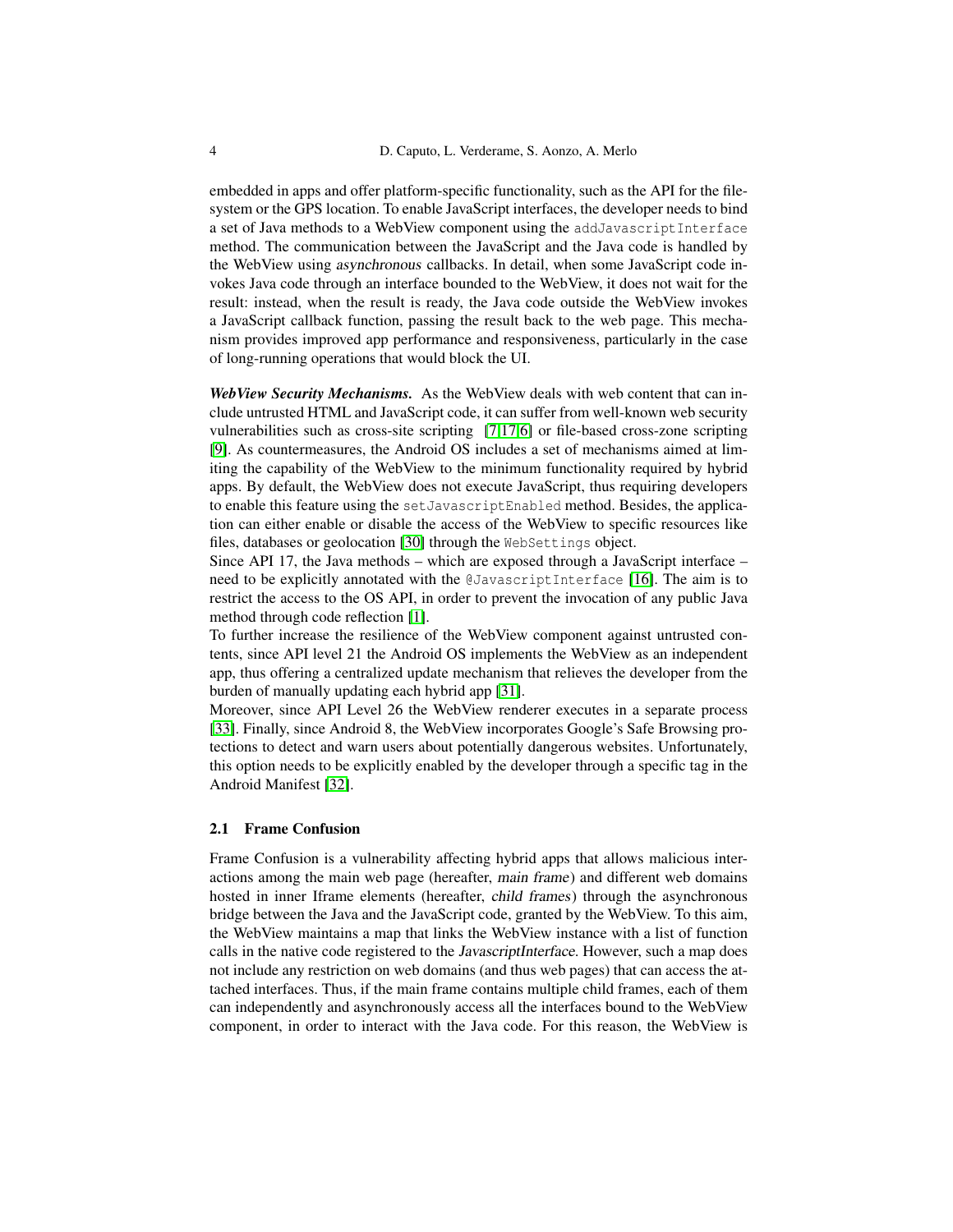forced to return the results of each native method invocation to the main frame and not to the actual caller, be it the main frame or a child frame, thereby causing potentially unintended interactions between different frames, i.e., the Frame Confusion. Such interaction between the native and the web worlds allows bypassing the Same Origin Policy (SOP), which - in a standard web browser - completely isolates the contents of the main frame from the child frames, since they belong to different domains.

*Attacking and exploiting the Frame Confusion.* The Frame Confusion vulnerability can be exploited either by using a compromised child frame or the main frame, as shown in Figure 1 (taken from [\[22\]](#page-17-1)). In detail, if an attacker is able to compromise a child frame [\(Fig. 1a\)](#page-4-0), he triggers the invocation of native function calls through the WebView App (step 1), which computes the result (step 2) and sends the callback to the main frame (step 3). For instance, a malicious advertisement campaign - embedded in a child frame - can exploit this attack and affects the main frame, by, e.g., inducing an unwanted phone call or force the sending of an SMS.

On the other hand, in case of a compromised main frame [\(Fig. 1b\)](#page-4-1), the attacker is able to intercept all the callbacks triggered by the child frames, thus leading to possible information leaks. As an example, a benign child frame could inadvertently expose sensitive information like, e.g., the GPS location or the result of a SQL query, to the main frame in control of the attacker, through a native method invocation.

<span id="page-4-0"></span>

<span id="page-4-1"></span>Fig. 1: Exploitation of Frame Confusion from (a) the child frame and (b) the main frame.

The exploitation of the Frame Confusion vulnerability requires the attacker to affect any web domain in the main or a child Iframes that has access to the JavaScript interfaces. This condition is achieved through:

- *The direct control of a web page*. In such a scenario, the attacker can be able either to take control over an existing web domain or to create an ad-hoc website, e.g., a malicious advertisement campaign.
- *The injection of malicious code in an existing web page*. In this case, the attacker can exploit a weakness in the communication protocol of the hybrid app, e.g., a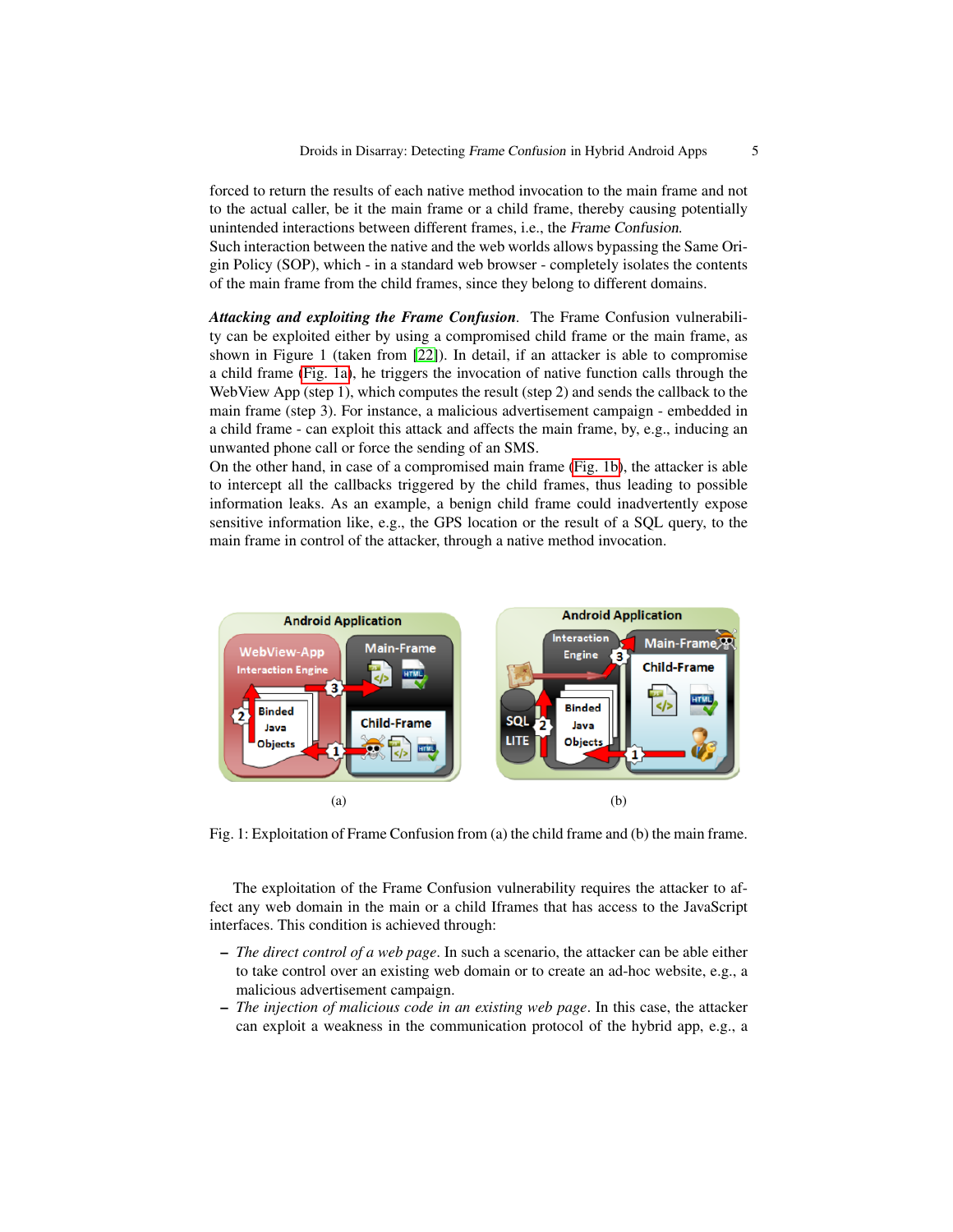clear-text communication or a misconfigured SSL connection, to mount a Man-In-The-Middle attack $3$  and inject malicious code in the loaded web pages.

It is worth noticing that the presence of other vulnerabilities in the JavaScript code, e.g., the adoption of JavaScript libraries with known vulnerabilities [\[25\]](#page-17-8) or the presence of XSS vulnerabilities [\[28](#page-17-9)[,4](#page-16-8)[,6\]](#page-16-5), further boosts the exploiting capabilities of the attacker.

*Mitigations.* As described above, the Frame Confusion allows violating the SOP by circumventing the sandbox of Iframes. Unfortunately, despite the recent security mechanisms added in the WebView component, the Frame Confusion is still unfixed at any Android API level. Still, the web world offers an extra set of security mechanisms that are able to restrict the communication among the main frame and the child frames, thus preventing the Frame Confusion vulnerability, i.e.:

- the Iframe sandbox attribute [\[29\]](#page-17-10), which enables a set of extra restrictions on any content hosted by an Iframe and, among them, it allows blocking the execution of JavaScript code. Although effective in principle, this mechanism completely prevents the execution of any JavaScript code, thus limiting the functionalities of the web page.
- the Content Security Policy (CSP) [\[10\]](#page-16-9) that allows for the definition of fine-grained restrictions on the execution of JavaScript code, including the possibility to define a set of trusted domains that are able to execute JavaScript, in a white-listing fashion. Although effective against the loading of an undesired web domain, the CSP cannot prevent the injection of the malicious code in a white-listed domain, thereby resulting ineffective against the Frame Confusion.

Furthermore, previous security mechanisms are not enabled by default, thus leaving the burden of their configuration to the developer. All in all, at the current state of the art, none of the existing security mechanisms are able to effectively prevent the Frame Confusion.

# <span id="page-5-0"></span>3 A Frame Confusion Detection Methodology

The lack of a solution for preventing the Frame Confusion asks for  $-$  at least  $-$  a methodology to automatically detect such vulnerability. Unfortunately, at the current state of the art, the only way to detect Frame Confusion is through manual source-code inspection, mostly carried out by app developers. Such activity is error-prone and requires good skills in security analysis by the developing team. Furthermore, the complexity of Frame Confusion leads developers to false positives/negatives or, in the worst case, to underestimate or ignore the problem. To overcome this limitation, we propose a novel methodology for the automatic identification of the Frame Confusion in Android. To achieve such result, we first define a blueprint of the Frame Confusion vulnerability, and then we build an analysis flow that is able to detect it automatically, by exploiting a fruitful combination of static and dynamic analysis techniques.

<sup>3</sup> [https://www.owasp.org/index.php/Man-in-the-middle\\_attack](https://www.owasp.org/index.php/Man-in-the-middle_attack)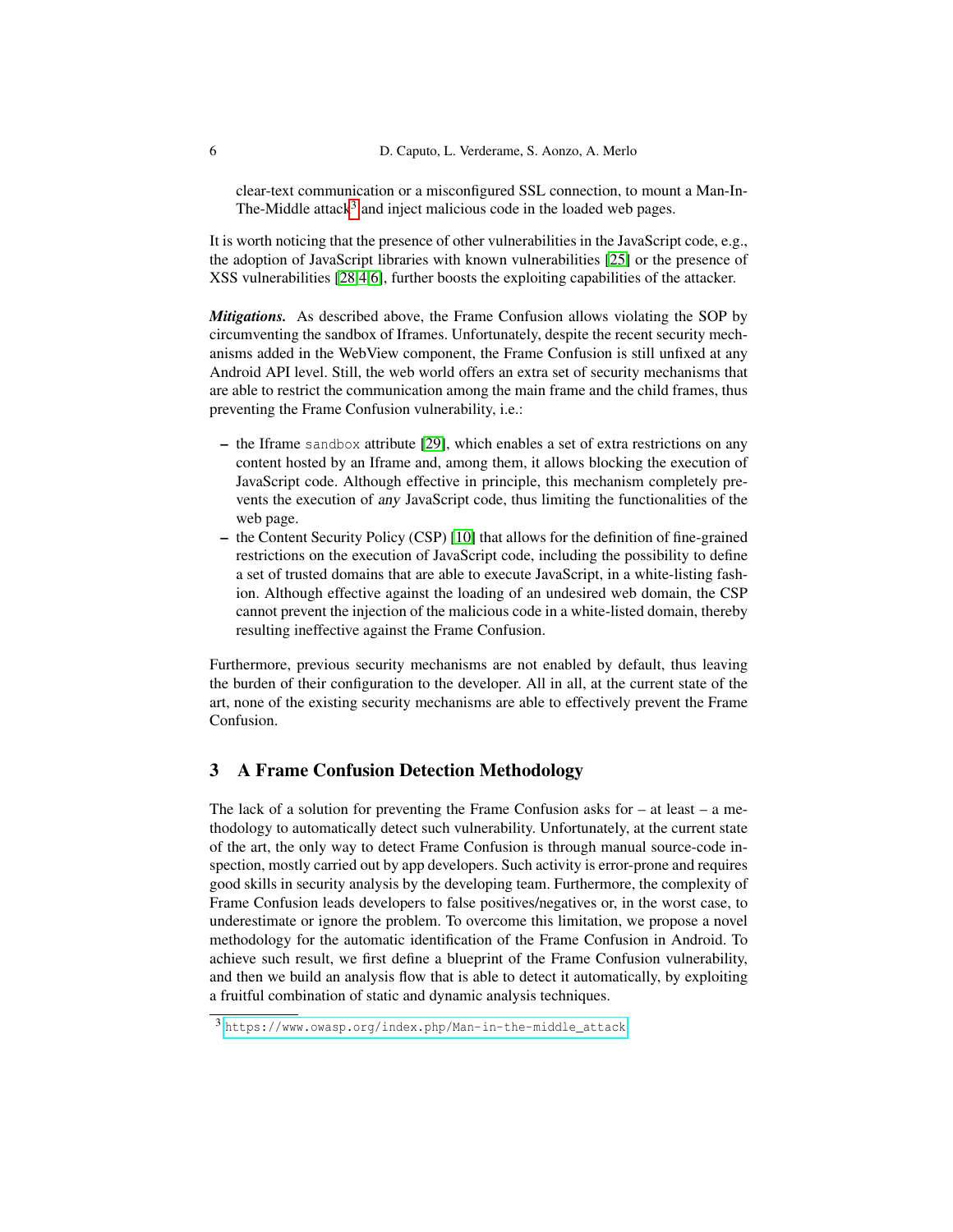#### 3.1 Vulnerability Blueprint

The design of an automatic and rigorous analysis flow for the Frame Confusion vulnerability demands for the selection of a set of features that enable the vulnerability. To this aim, we argue that a minimal set of such features is the following:

- 1. the app requires the Internet permission in order to access web domains using a WebView component;
- 2. the app uses at least a WebView  $(W)$  that is configured to execute JavaScript code;
- 3. W sets at least a JavascriptInterface (JI);
- 4. JI injects at least a public Java method (m) that can be accessed from the JavaScript code;
- 5. in case of an app targeted to API level 17 or higher, m needs to be further annotated with the @javascriptinterface tag;
- 6. W loads at least a web page (WP) that contains one or more Iframe elements;
- 7. WP does not enforce any mitigation technique among those described in the previous section.

#### 3.2 Detection Algorithm

The Frame Confusion detection methodology can be summarized by the pseudocode listed in [Algorithm 1.](#page-7-0) Given a generic Android app in .*apk* format, the algorithm begins by retrieving a list of the Android permissions used by the app (row 1). If the list does not include the Internet permission, then the app cannot use the WebView component, and therefore it is marked as *not vulnerable* (rows 2-4). Otherwise, the algorithm computes the list of all the invoked methods of the app (row 5) in order to locate the presence of setJavaScriptEnabled, and addJavascriptInterface APIs.

If a setJavaScriptEnabled invocation (row 9) is recognized, the algorithm further investigates the flag parameter of the call (rows 10-14). A True value indicates that the WebView enables the execution of JavaScript and thus its object reference is retrieved (row 12) and included in the list of those that enable JavaScript (row 13).

Instead, the presence of a addJavascriptInterface indicates that a WebView component is configured to expose a bridge between Java and JavaScript. If this is the case, the algorithm extracts *i)* the WebView object from which the addJavascriptInterface method is invoked (row 17), and *ii)* the Java object injected in the JavascriptInterface (row 18). After that, the algorithm needs to detect if the Java object injected in the interface contains public methods that can potentially be accessed from JavaScript code (rows 19-27). Moreover, in case of apps targeted to API level 17 or above, the public methods of the object need to be further annotated with the @javascriptinterface tag (rows 19-22). If the injected Java object contains methods accessible from JavaScript, then the corresponding WebView instance can be added to the list of those that expose potentially vulnerable interfaces (row 21 or row 25).

Next, if the analysis is not able to find at least a WebView - with JavaScript enabled that contains a JavaScript interface with exposed Java methods, then the app is marked as not vulnerable (rows 29-34). Otherwise, the analysis collects from the Website collector module all the website pages accessed by the WebView that are i) included in the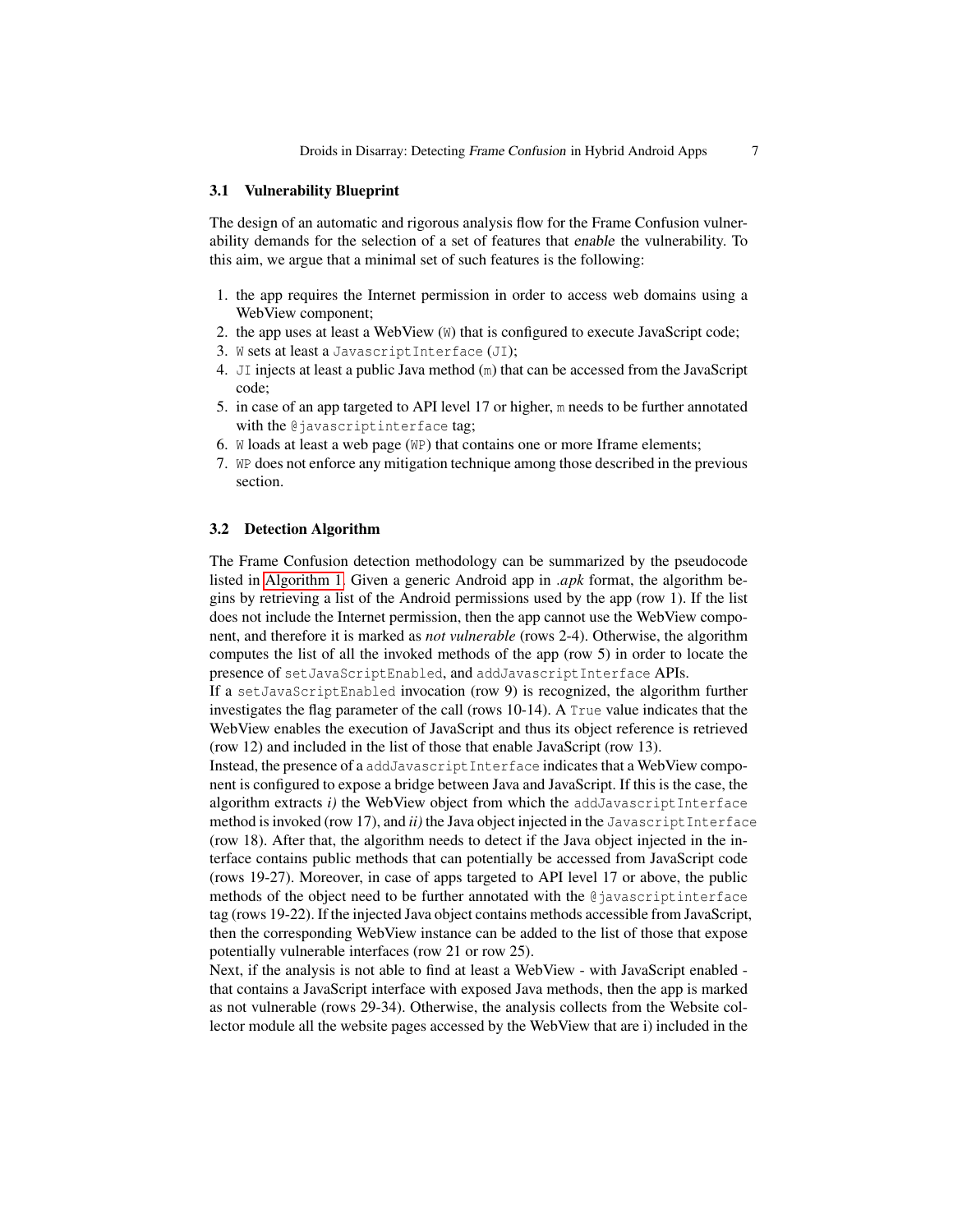```
Algorithm 1: Frame Confusion Detection
```

```
Input : APK Package
   Output: vulnerable, notVulnerable
 1 listPermissions = getPermissionFromApk(app);
2 if "android.permission.INTERNET" not in listPermissions then
3 | return not Vulnerable;
4 end
s methodsList = getAllInvMet(app);
 6 JSWebView = list();
7 IWebView = list();
8 foreach method in methods List do<br>9 if method.getName == "setJav
9 if \text{method.getName} == \text{"setJavaScriptEnable" then}<br>
10 flagParam = getFlagParam(method);
11 if flagParam = = True then
12 webViewObj = qetInvObj(method);
13 | | | JSWebView.add (webViewObj);
\begin{array}{c|c} 14 & \quad | & \quad \text{end} \\ 15 & \quad \text{end}end
16 else if method.getName == "addJavascriptInterface" then
\overline{17} webViewObj = getInvObj(method);
18 interface = getInterfaceObj(method);
19 if getSDK(app) > 17 then<br>20 if containAnnotatedPubMet (interface) then
21 IWebView.add (webViewObj);
                 end
\begin{array}{c|c} 23 \\ 24 \end{array} end else
24 else if containPubMet(interface) then<br>
\frac{25}{25} WebView add (webViewObi):
\begin{array}{|c|c|c|}\n\hline\n25 & \text{end}\n\end{array} IWebView.add (webViewObj);
\begin{array}{c|c} 26 \\ 27 \end{array} end end
        end
28 end
29 if len (JSWebView) == 0 or len (IWebView) == 0 then<br>30 | return notVulnerable:
   | return notVulnerable;
31 end
32 if len (IWebView ∩ JSWebView) == 0 then<br>33 return notVulnerable;
34 end
35 resourceFiles = getAllResourceApk(app);
36 dumpWebStat = getStaticUrl(methodsList);
37 dumpWebDyn = getDynamicUrl(app);
38 filesToCheck = dumpWebDyn union resourceFiles union dumpWebStat;
39 vulnerablePages = list();
40 foreach file in filesToCheck do 41 | if isHTMLfile(file) or ise
        41 if isHTMLfile(file) or isJSfile(file) then
42 | | if containIframe(file) then
43 if not containCSP(file) and not containSandboxAtt(file) then<br>44 vulnerablePages.add (file);
                     vulnerablePages.add (file);
45 \parallel \parallel end
            end
47 end
48 end
49 if len (vulnerablePages) > 0 then
50 | return vulnerable;
51 end
52 return notVulnerable;
```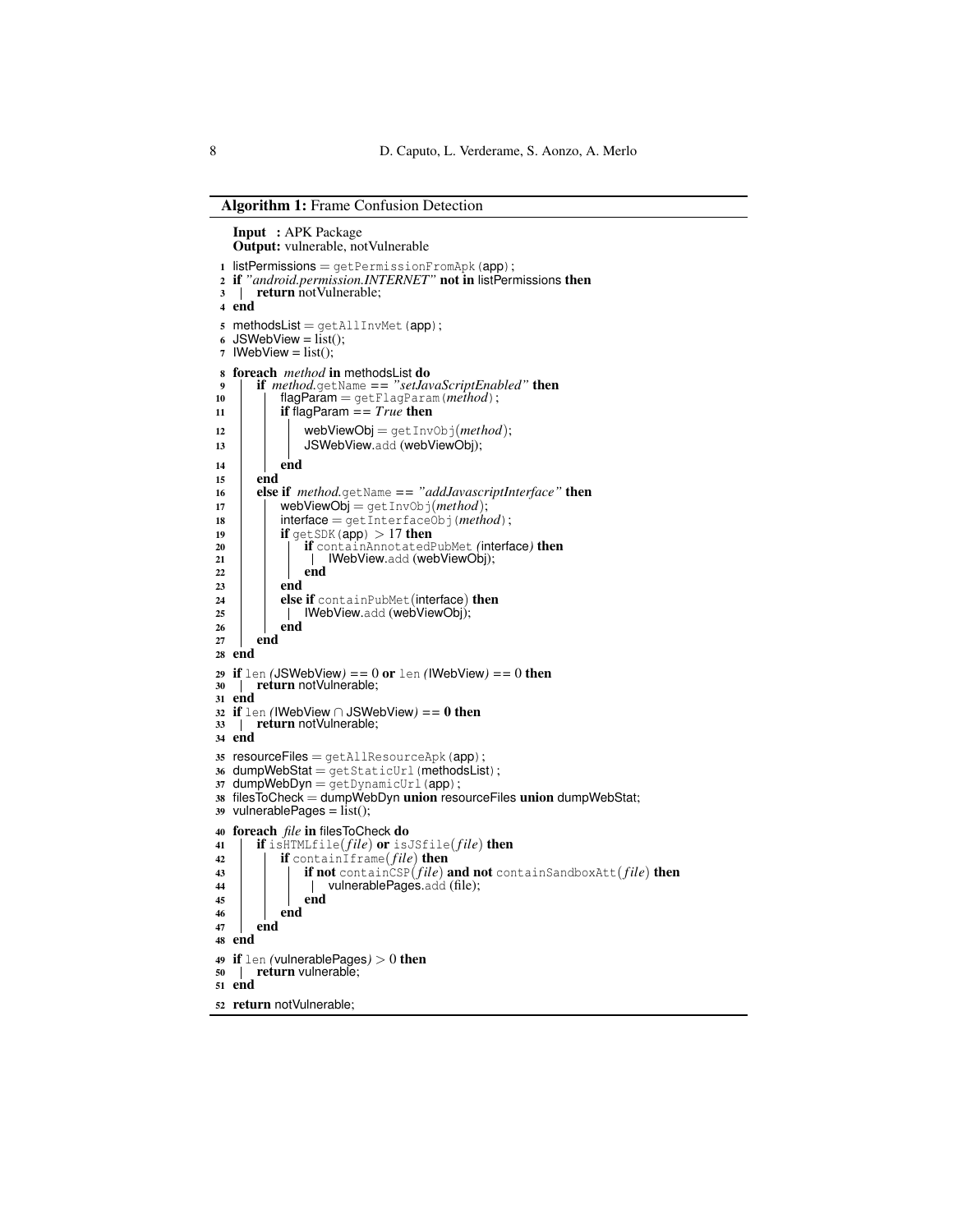resources of the .*apk* package (row 35), ii) statically invoked by loadURL methods (row 36), and iii) dynamically reached during the execution of the app (row 37).

Thereafter, the algorithm collects every website that uses at least an Iframe element that loads an external page (either embedded in HTML pages or generated by JavaScript) and that does not enforce any of the mitigation techniques discussed in the previous section (rows 40-48). Finally, if the app loads at least one vulnerable website, it is marked as *vulnerable*. On the contrary, if the app uses the appropriate security mechanisms or does not use any Iframe is marked as *non vulnerable*.

## <span id="page-8-0"></span>4 The FCDroid tool

FCDroid<sup>[4](#page-0-0)</sup> implements the proposed detection methodology to automatically identify the presence of the Frame Confusion vulnerability in Android apps.

The rest of the section discusses *i)* the implementation challenges addressed by FC-Droid and *ii)* its architecture, emphasizing the underlying tools and technologies.

#### 4.1 Implementation Challenges

The Frame Confusion detection methodology poses several challenges in terms of implementation. Indeed, an automatic detection tool needs to:

- 1. achieve maximum coverage, i.e., by detecting all possible app execution paths that may lead to the vulnerability;
- 2. recognize the actual configuration of WebView components, which may dynamically enable JavaScript or define new interfaces;
- 3. analyze all the web pages loaded inside some potentially vulnerable WebViews, by also considering those loaded according to i) the user's input, and ii) the value of runtime variables.

To address such challenges, an automatic tool can rely on static and dynamic analysis techniques. Static analysis techniques can examine all possible execution paths and variable values, not just those invoked during execution. However, static approaches can *i)* introduce false positives and *ii)* be unable to detect complex scenario, like, e.g., values provided by the user or resources loaded at runtime.

On the other hand, dynamic analysis techniques allow to detect the actual behavior of the app, but it is limited by *i)* the coverage of the analysis and *ii)* the time required for the analysis, thus producing potential false negatives.

To this aim, FCDroid combines static and dynamic analysis techniques to overcome the limitations of both techniques and achieve more accurate detection results.

#### 4.2 FCDroid Architecture

The FCDroid architecture, depicted in [Fig. 2,](#page-9-0) is composed by five main building blocks: the Static Analysis Module (SAM), the Dynamic Analysis Module (DAM), the WebSite Dumper (WD), the Frame Confusion Detector (FCD), and the Exploitation Checker (EC).

<sup>4</sup> FCDroid is available at <https://www.fcdroid.com>.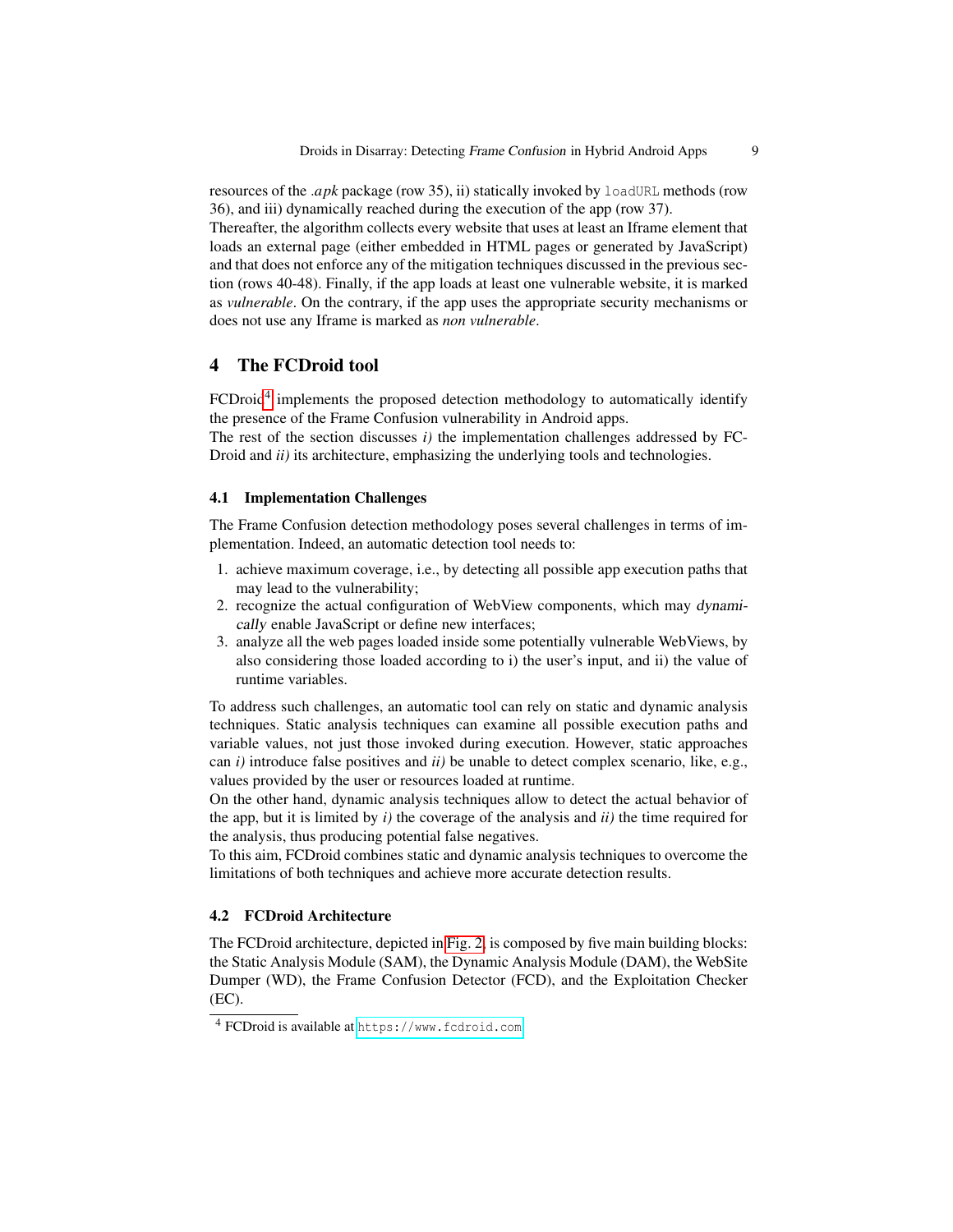<span id="page-9-0"></span>

Fig. 2: The FCDroid Architecture.

*Static Analysis Module (SAM).* The Static Analysis Module relies on *Apktool* [\[34\]](#page-17-11) to disassemble the app package (in the .*apk* format) and translate the Dalvik bytecode contained in the app into Smali [\[14\]](#page-16-10) language. In addition to that, SAM brings the resources contained in the app back to their original form, e.g., from binary compiled XML files into textual XML files. Then, the module extracts the list of permissions requested by the app and the target Android API level according to the content of the AndroidManifest.xml file. Finally, the SAM inspects each extracted Smali file in order to locate all the API invocations related to the WebView component. In detail, the module detects:

- setJavaScriptEnabled that enables the JavaScript code in a WebView object. If found, the SAM also extracts the variable containing the boolean flag passed as an argument;
- addJavascriptInterface, that creates a JavaScript interface object. In this case, the SAM retrieves the Java class of the injected object and the name assigned to the interface;
- loadUrl and evaluateJavaScript, that allows the loading of specific URLs or JavaScript code inside the WebView. In case, the module also extracts the URL address or the script code, if statically defined;

The collected pieces of information are then sent to the WebSite Dumper and the Frame Confusion Detector to continue the analysis.

*Dynamic Analysis Module (DAM).* The Dynamic Analysis Module is in charge of executing the app into a controlled testing environment in order to monitor the stimulation of the WebView components at runtime. To this aim, it installs the app into an Android Emulator and stimulates the app automatically, trying to explore its possible execution states. This allows the DAM to *i)* monitor the invocations of WebView-related API along with their execution parameters, and *ii)* intercept all the network traffic generated by the app. In order to stimulate the app automatically, the DAM relies on Droid-Bot [\[21\]](#page-17-12), an open-source tool that can automatically explore the app UI and mimic the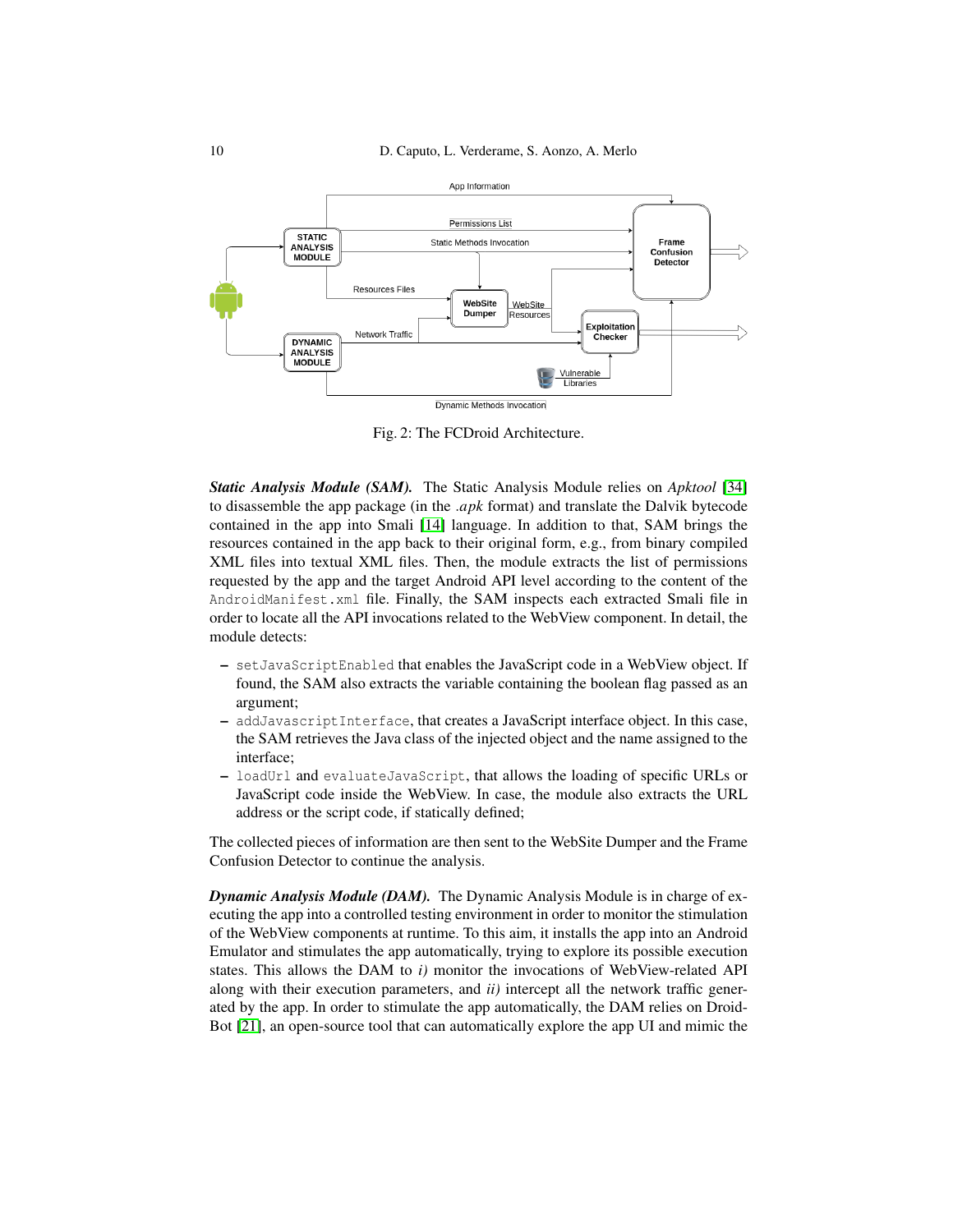interaction with a user. Unlike many existing input generators that rely on static analysis and instrumentation of the app to generate inputs, DroidBot works in black-box mode, i.e., it does not need to know in advance the structure of the app, and it is resilient to obfuscation techniques. In order to keep track of API invocations, the DAM module provides the Android emulator with an ApiMonitor module. ApiMonitor, based on the Xposed<sup>[5](#page-0-0)</sup> framework, allows the DAM to intercept and collect each method executed by the app during the analysis, saving its invocation and the value of parameters on a JSON file. Furthermore, the DAM module intercepts and stores all the network traffic generated by the app using the HTTP/HTTPs proxy *mitmproxy* [\[12\]](#page-16-11).

*WebSite Dumper (WD).* The WebSite Dumper module aims at extracting and retrieving all the websites invoked by the WebView components. To do that, it retrieves from the SAM and DAM modules the list of URLs accessed by app WebView components.

For each identified URL, the WebSite Dumper determines whether it refers to a local or a remote resource. In the first case, it collects and stores the static resource obtained by the app package. In the latter case, the WD module dumps the content of the remote website by downloading the web pages recursively, up to a maximum of 3 levels deep, by using the wget tool<sup>[6](#page-0-0)</sup>. Finally, the module polishes the results and maintains only HTML and JavaScript files that will be inspected by both the FCD and the EC module.

*Frame Confusion Detector (FCD).* The Frame Confusion Detector module implements the core logic of FCDroid for the detection of the vulnerability. At first, FCD collects from the SAM the list of permissions of the app and verifies that the app requires the Internet permission. If so, the module analyzes the list of invoked APIs (both those statically extracted by the SAM module and those evaluated at runtime by the DAM) to verify the existence of at least a WebView instance that enables JavaScript and exposes a JavaScript interface. Furthermore, if an exposed interface is found, the FCD parses the class of the injected Java object to determine the existence of methods that can be accessed from JavaScript.

Finally, the FCD also needs to detect the amount of potentially-vulnerable webpages. To this aim, the module collects the websites dumped by the WD and checks whether a page contains at least an Iframe element and does not enforce any mitigation techniques (i.e., the Content-Security-Policy meta tag in the HTML header or the sandbox attribute). At the end of the analysis, the FCD module marks the application as *vulnerable* or *not vulnerable*.

*Exploitation Checker (EC).* The Exploitation Checker is the module responsible for the detection of app configurations that can boost the exploitation of the Frame Confusion Vulnerability. In details, the EC can identify:

– *The adoption of unencrypted communication channels*, by analyzing the network traffic generated by the DAM module and by extracting the list of URLs that are accessed in plain HTTP.

<sup>5</sup> <https://repo.xposed.info/>

<sup>6</sup> <https://www.gnu.org/software/wget/>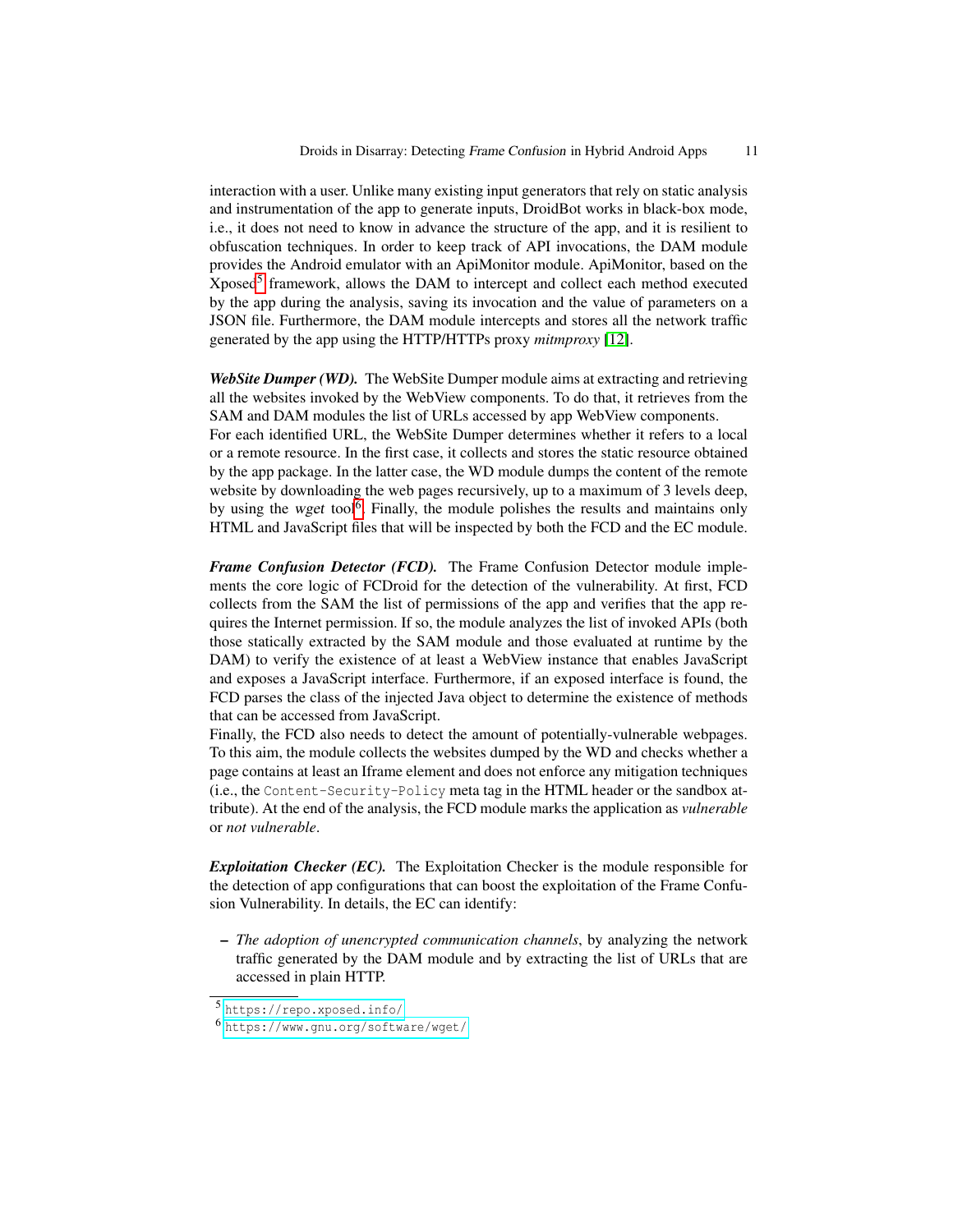- *The presence of buggy/vulnerable Javascript libraries* by relying on the RetireJS [\[13\]](#page-16-12) tool, which allows obtaining a list of known-to-be-vulnerable JavaScript libraries that are executed within the WebView.
- *The presence of JavaScript code vulnerable to DOM-XSS attacks*[7](#page-0-0) , by including a customized implementation of JSPrime [\[24\]](#page-17-13). Such tool inspects the JavaScript code in order to detect unsanitized input variables that could allow an attacker to execute arbitrary JavaScript code in the victim's WebView.

# <span id="page-11-0"></span>5 Experimental Results

We empirically assessed the reliability of the proposed methodology, by systemati-cally analyzing 50.000 apps with FCDroid<sup>[8](#page-0-0)</sup>. Such apps have been downloaded from the Google Play Store in December 2018, and they are the top free Android apps ranked by the number of installations and average ratings according to Androidrank [\[2\]](#page-16-13). Our experiments were conducted using an Intel Xeon 3106@1.70 GHz, with 32GB RAM, running Ubuntu 18.04.

*Frame Confusion Identification.* The FCDroid tool discovered that 49.35% of apps (i.e., 24675 out of 50000) are hybrid, since they use at least a WebView component, thereby highlighting the wide adoption of such component in the Android ecosystem.

As shown in [Table 1,](#page-12-0) all the apps with at least one WebView component enable the execution of JavaScript, while 44.84% also attach (at least) a JavaScript interface, which contains properly annotated methods. Such methods can be invoked from the websites loaded inside the apps.

Furthermore, FCDroid inspected all the websites accessed by the hybrid apps obtaining the results described in [Table 2.](#page-12-1) In detail, 1.2% (87k/6.7M) of websites contain at least an Iframe element; among those pages, the 27.96% include CPS policies while none of the visited pages enforces the sandbox attribute. Therefore, such findings indicate that most of the web pages that use Iframe elements are potentially vulnerable to Frame Confusion. Finally, our analysis identifies that 6.63% (i.e., 1637) of hybrid apps are potentially vulnerable to Frame Confusion. To estimate the impact of such results on the Android users' community, we cross-referenced our findings with the Google Play Store meta-data, obtaining that the total sum of official installations for vulnerable apps is greater than 250.000.000.

*Exploitation Conditions.* We further inspected the vulnerable apps with FCDroid, in order to detect the presence of other vulnerabilities in the app configuration that can make easier the exploitation of the Frame Confusion. As shown in [Table 3,](#page-12-2) 59.98% of vulnerable apps access websites using an insecure connection, i.e., plain HTTP, while 27.48% contain code vulnerable to XSS attacks. Finally, 79.96% of vulnerable apps include JavaScript libraries with known security vulnerabilities.

<sup>7</sup> [https://www.owasp.org/index.php/DOM\\_Based\\_XSS](https://www.owasp.org/index.php/DOM_Based_XSS)

<sup>8</sup> The complete list of experimental results is available at [https://www.fcdroid.com/](https://www.fcdroid.com/results) [results](https://www.fcdroid.com/results).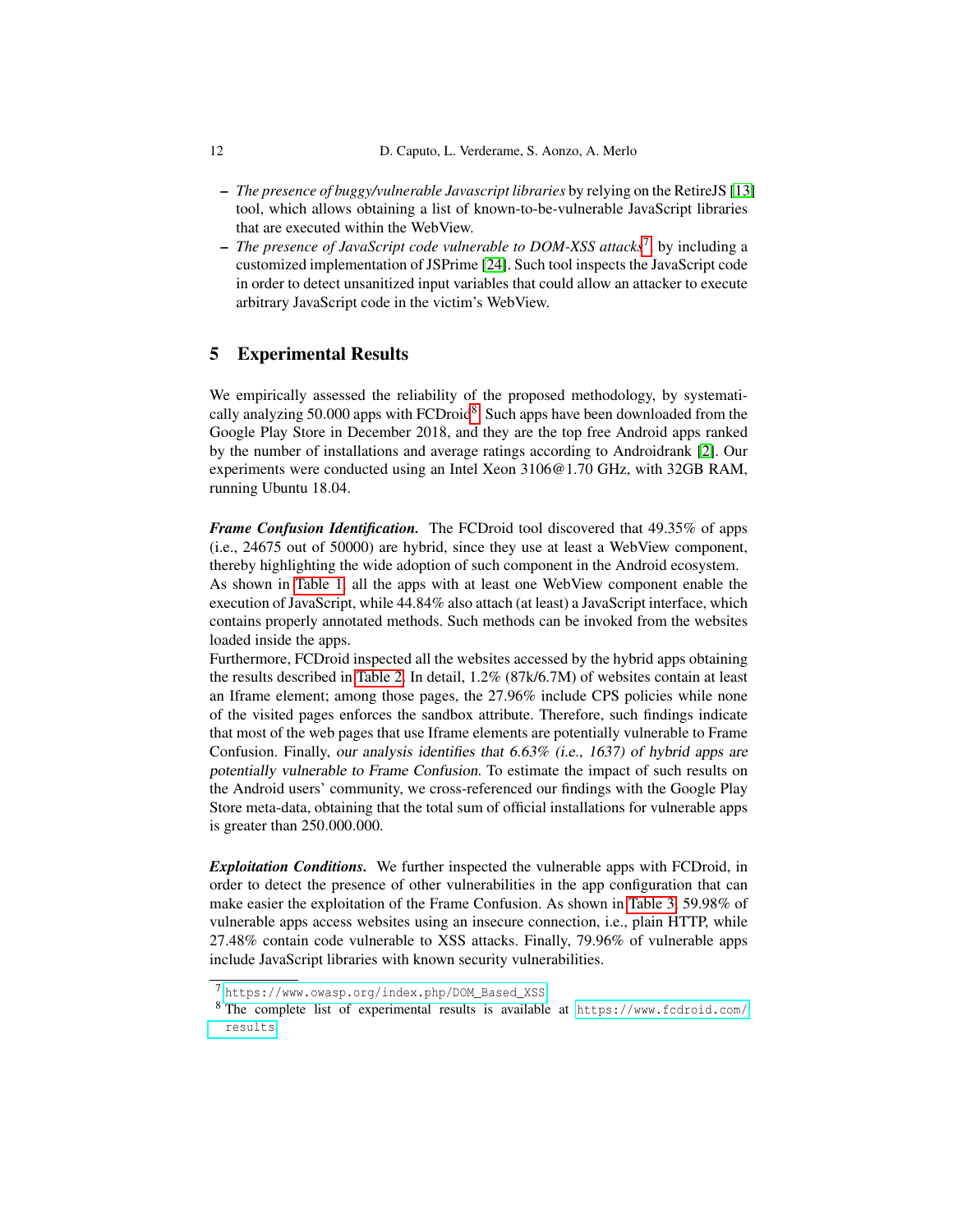|                      | Percentage | Ratio                              |
|----------------------|------------|------------------------------------|
| Internet Permission  | 96.45%     | 48226/50k                          |
| Use WebView          | 49.35%     | 24675/50k                          |
| JavaScript Enabled   | 49.35%     | 24675/50k                          |
| JavaScript Interface | 44.84%     | $\left  \frac{22420}{50k} \right $ |

<span id="page-12-0"></span>Table 1: Statistics on the Frame Confusion blueprint.

Table 2: Statistics on the web pages accessed by hybrid apps.

<span id="page-12-1"></span>

|                                              | Percentage | Ratio     |
|----------------------------------------------|------------|-----------|
| Web pages with Iframes                       | $1.2\%$    | 87k/6.7M  |
| Web pages with Iframes and CSP               | 27.96%     | 24108/87k |
| Web pages with Iframes and sandbox attribute | $0\%$      | 0/87k     |

<span id="page-12-2"></span>Table 3: Statistics on the exploiting conditions of vulnerable apps.

|                         | Percentage | <b>Ratio</b> |
|-------------------------|------------|--------------|
| Insecure connections    | 59.98%     | 982/1637     |
| XSS vulnerabilities     | 27.48%     | 450/1637     |
| Vulnerable JS libraries | 79.96%     | 1309/1637    |

*Advantages and Limitations of FCDroid.* FCDroid combines static and dynamic analysis techniques to maximize the detection accuracy. To prove that, we compared the analysis results obtained by the static and the dynamic analysis with the hybrid approach of FCDroid, as shown in [Fig. 3.](#page-13-1) In detail, the static analysis allows to identify 12.43% of apps as potentially vulnerable to Frame Confusion. Unluckily, such amount contains both true and false positives. To discriminate, each app should be manually inspected, through a time-consuming and error-prone process. On the contrary, the dynamic analysis is not exhaustive, i.e., it may be unable to reach statically defined web pages, like those hardcoded in the app package, that are loaded in WebView components. Therefore, only 4.69% of apps are successfully detected as vulnerable (true positives) through dynamic analysis.

To overcome such limitations, the mixed approach (i.e., static and dynamic analysis) adopted by FCDroid detected 6.63% of (true positive) vulnerable apps automatically. Indeed, FCDroid allowed to automatically validate more than half of the potentially positive results detected by the static analysis. Furthermore, FCDroid increased the detection rate of the dynamic analysis by 1.94%.

Nonetheless, the experimental results also unveiled some limitations of the current FC-Droid implementation. First, the dynamic analysis is limited to the public surface of the app (i.e., the one that does not require any user authentication) and executes in a predefined time-frame (i.e., 60 seconds). Furthermore, the implementation of FCDroid does not detect dynamically-generated Iframe elements, like, i.e., those created at runtime by the JavaScript code.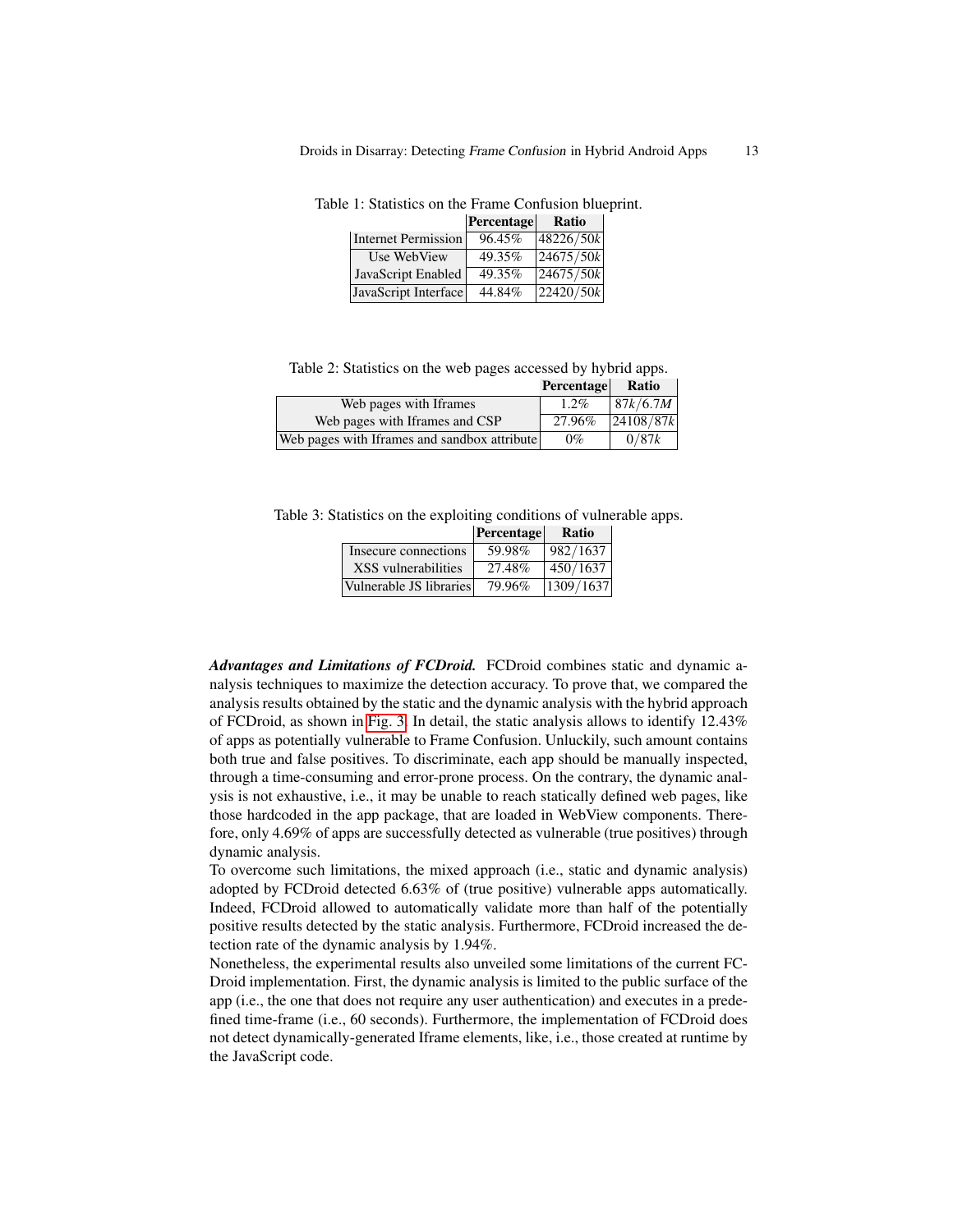<span id="page-13-1"></span>

Fig. 3: FCDroid vs Static and Dynamic Analysis

# <span id="page-13-0"></span>6 Attacking and Exploiting the Frame Confusion

In this section, we discuss the impact of a successful exploitation of Frame Confusion by attacking a news app (i.e., YTN News<sup>[9](#page-0-0)</sup>) which has been found vulnerable by FC-Droid. At the moment of writing, YTN is available on the Google Play Store and has more than 1M downloads.

We manually reverse-engineered and analyzed the app: it uses the WebView component to load a home page with several Iframes. The Iframe at the bottom of the web page loads an advertisement (step 1 in [Fig. 4\)](#page-14-1). Our manual investigation confirms the FCDroid findings: the WebView uses HTTP, JavaScript is enabled, and there is an interface exposed through addJavascriptInterface. The interface exposes different methods that are able to get some information about the device. One of these exposed methods is named liveLogin. This method has three parameters of type string, the first two are converted into integers and used to customize the WebView, while the last one is passed as a parameter to the loadUrl method without any kind of sanitization. Therefore, an attacker can easily inject arbitrary JavaScript code or a web page that will be loaded in the main frame. In order to exploit the vulnerability, the attacker must control an Iframe. There exist two approaches to achieve such result: 1) if the attacker and the mobile device belong to the same network, the attacker can carry out a Man-inthe-Middle (MitM) attack, otherwise, 2) the attacker can create an ad-hoc advertising campaign. In our use case, we carried out a MitM attack, and we were able to control the advertisement (steps 2, 3 and 4 in [Fig. 4\)](#page-14-1). For the sake of precision, since the Web-View uses HTTP, the attacker can also target the main frame; however, in this example,

<sup>9</sup> <https://play.google.com/store/apps/details?id=com.estsoft.android.ytn>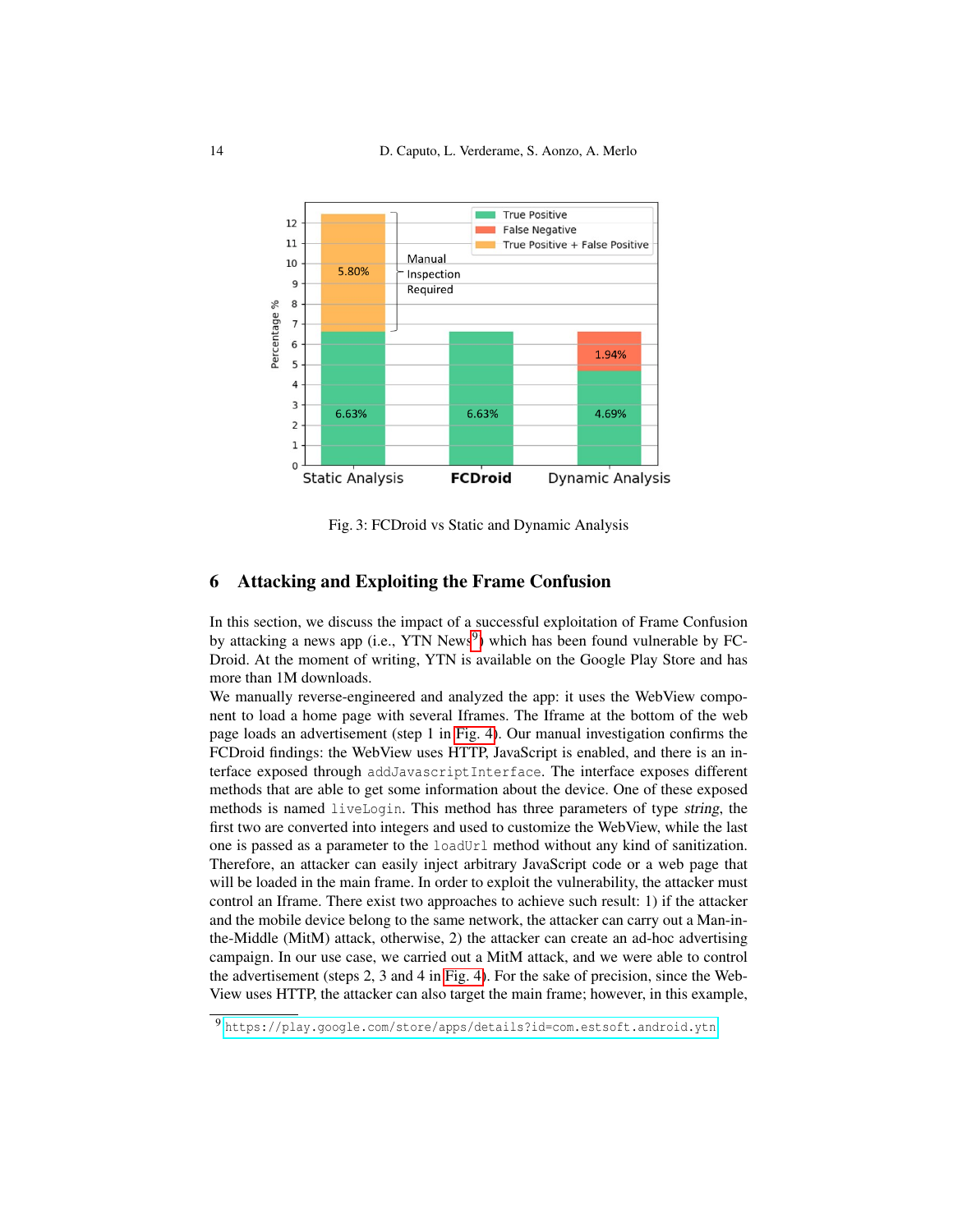<span id="page-14-1"></span>

Fig. 4: YTN News: Flow of the attack.

we focused on a child frame, since we only aim to prove the exploitability of Frame Confusion. Thus, given the absence of any security mechanisms, we can access the exposed interface and exploit the Frame Confusion by invoking the liveLogin method with a URL pointing to our malicious web page (step 5 in [Fig. 4\)](#page-14-1) containing a fake Twitter login page.

It is worth pointing out that the WebView is a promising vector attack for phishing, as there are no GUI components that prompt the actual URL and the transport protocol (e.g., HTTP/HTTPS), thereby making hard to distinguish between the legitimate Twitter website and a well-crafted phishing site [\[3\]](#page-16-14).

As a final remark, it is worth noticing that this is just one among a set of potential exploitation of Frame Confusion under such specific app settings. For instance, it is possible to download a large file (since the app has the WRITE EXTERNAL STORAGE permission) or continue to load the same pages within the WebView to carry out simple Denial-of-Service attacks.

# <span id="page-14-0"></span>7 Related Work

The steady growth of hybrid apps has attracted the attention of both academic and industrial security research communities. The main approaches for the security analysis of hybrid apps can be divided into static and dynamic. In static analysis methodologies, the hybrid app is analyzed according to its source (or binary) code without being executed. For instance, Lee at al. proposed HybriDroid [\[18\]](#page-17-14), a static analysis framework that examines the inter-communication between the native and the web counterpart of the app to identify development bugs or potential leaks of sensitive information. Other works, like [\[27\]](#page-17-15), [\[8\]](#page-16-15), and [\[35\]](#page-17-16) propose some detection methodologies for *code injection attacks* based on app-instrumentation or machine learning techniques. However, any of the proposed static analysis techniques suffer from the over-approximation of the app execution paths which drastically reduce the accuracy due to a high rate of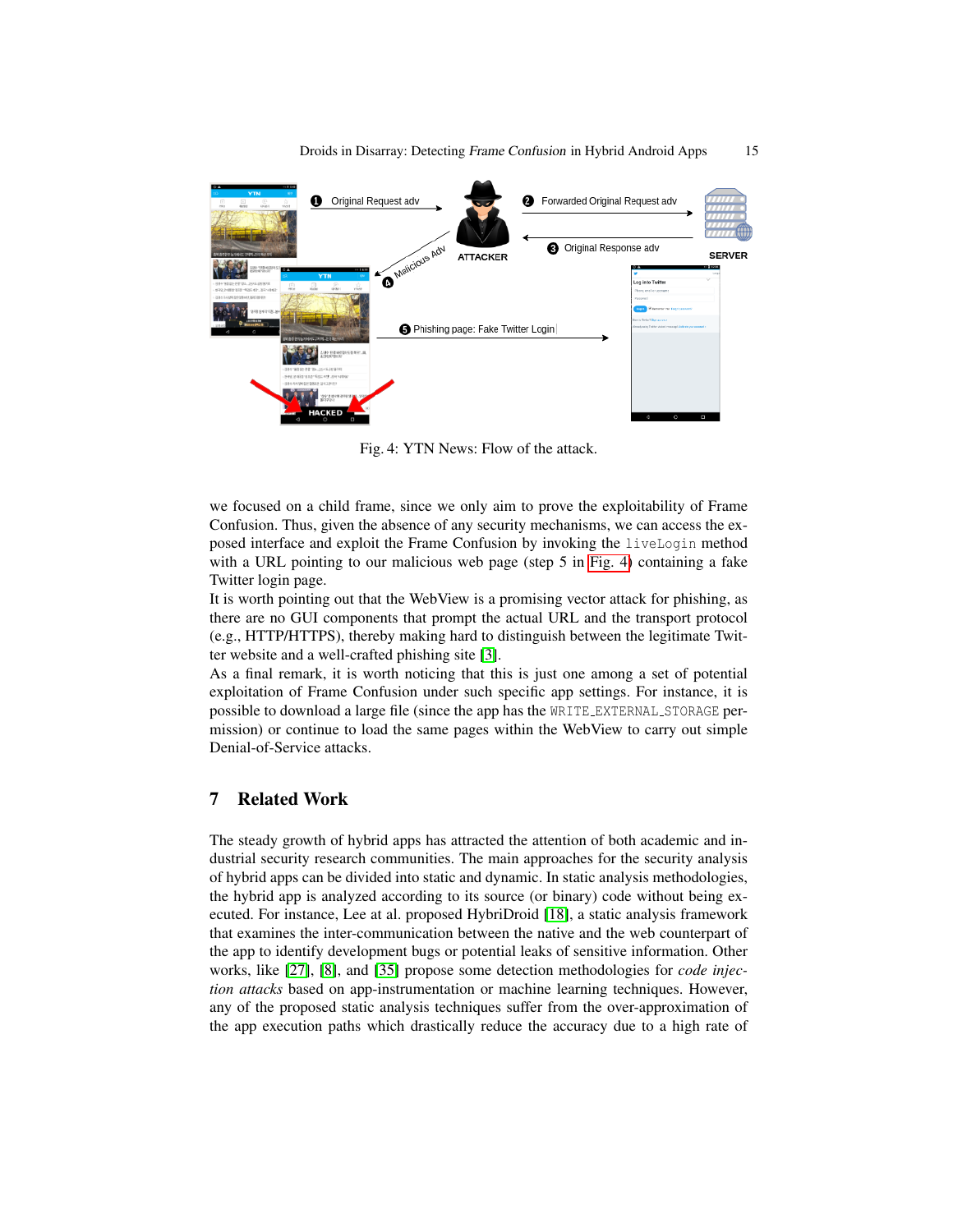false positives [\[19\]](#page-17-17). On the other hand, dynamic analysis techniques aim at analyzing the security of the app runtime behavior in a controlled environment. The sole work based on dynamic analysis techniques for hybrid apps is BridgeTaint, proposed by Bai et al. [\[5\]](#page-16-16). BridgeTaint tracks sensitive data exchanged through the bridge and uses a cross-language taint mapping method to perform the taint analysis in both domains. Although dealing with the dynamic monitoring of the bridge between the Java and the JavaScript worlds, BridgeTaint is only focused on data analysis aimed at the identification of data leaks. Anyway, none of the approaches mentioned above is either able to identify the Frame Confusion vulnerability. The work proposed by Luo et al. [\[22\]](#page-17-1) is the only research paper that explicitly discusses this vulnerability. Indeed, the authors – who also coined the term *"Frame Confusion"* – have also studied the security implications of the two-way interaction between the native and the web code in hybrid apps. Anyway, they focus only on detecting the security weaknesses of the WebView component and the JavaScript interfaces, as well as some statistics on the usage of the WebView API and JavaScript interfaces. Furthermore, their analysis is manual, and it has been carried out on a reduced dataset made by only 132 apps.

To the best of our knowledge, our methodology is the first approach allowing us to systematically detect the Frame Confusion vulnerability. Furthermore, the adoption of both static and dynamic analysis techniques allows overcoming the limitations of both approaches.

## <span id="page-15-0"></span>8 Conclusion

In this work, we have proposed a methodology for systematically detecting the Frame Confusion vulnerability in hybrid Android apps. Then, we have implemented a tool, FCDroid, based on our methodology, which combines static and dynamic analysis techniques to reduce false positive and false negative rates. The results obtained with FC-Droid show that Frame Confusion is a concrete problem: among the top 50.000 apps by installations on the Google Play Store, 24675 use the WebView component and we find that 1637 apps (i.e., about the 6.63% among the ones with at least a WebView component) are vulnerable. Although we took into consideration only the top apps, the Frame Confusion already affects more than 250.000.000 installations. Moreover, we have also discovered that about 59.98% of such vulnerable apps load the page within the Web-View using a clear-text connection thereby easing phishing attacks.

Future extension of this research will be the study of proper remediations that could prevent the Frame Confusion without disabling the execution of JavaScript inside Iframes in hybrid apps. As a final remark, our attack to the YTN news app<sup>[10](#page-0-0)</sup> suggests that the WebView is a promising vector for phishing attacks, as the user has no way to discriminate whether she is interacting with the legitimate website or a well-crafted phishing one.

<sup>&</sup>lt;sup>10</sup> We responsibly disclosed our finding to the app developers in January 2019.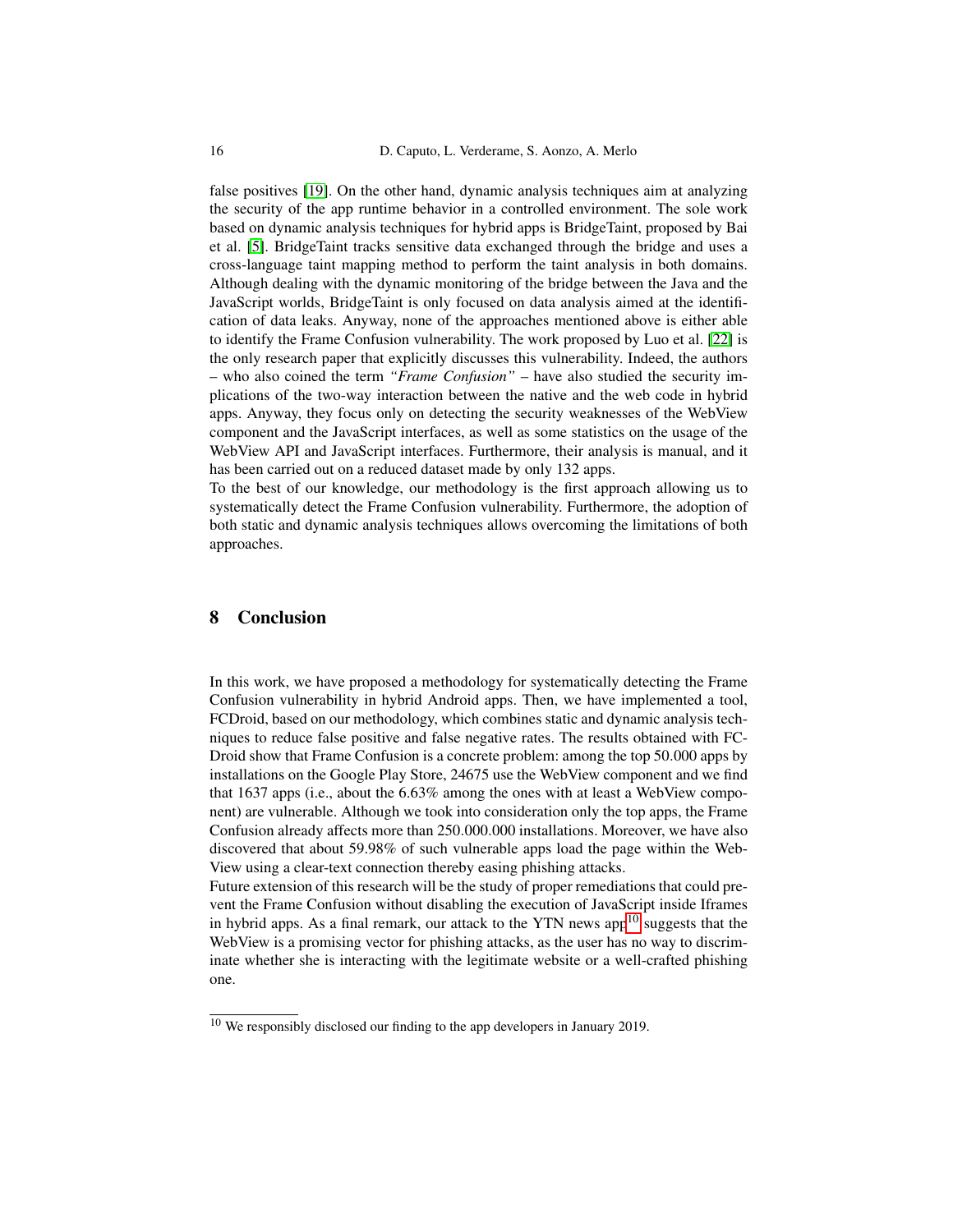## References

- <span id="page-16-7"></span>1. The Lifetime of Android API Vulnerabilities: Case Study on the JavaScript-to-Java Interface. vol. 9379, pp. 126–138 (2015), [http://link.springer.com/10.1007/](http://link.springer.com/10.1007/978-3-319-26096-9_13) [978-3-319-26096-9\\_13](http://link.springer.com/10.1007/978-3-319-26096-9_13)
- <span id="page-16-13"></span>2. AndroidRank: Androidrank market data (2018), <https://www.androidrank.org/>
- <span id="page-16-14"></span>3. Aonzo, S., Merlo, A., Tavella, G., Fratantonio, Y.: Phishing attacks on modern android. In: Proceedings of the ACM Conference on Computer and Communications Security (CCS). Toronto, Canada (October 2018)
- <span id="page-16-8"></span>4. Backes, M., Gerling, S., Styprekowsky, P.V.: A Local Cross-Site Scripting Attack against Android Phones. Saarland University pp. 1–6 (2011), [http://www.infsec.cs.](http://www.infsec.cs.uni-saarland.de/projects/android-vuln/) [uni-saarland.de/projects/android-vuln/](http://www.infsec.cs.uni-saarland.de/projects/android-vuln/)
- <span id="page-16-16"></span>5. Bai, J., Wang, W., Qin, Y., Zhang, S., Wang, J., Pan, Y.: BridgeTaint: A Bi-Directional Dynamic Taint Tracking Method for JavaScript Bridges in Android Hybrid Applications. IEEE Trans. Inf. Forensics Secur. 14(3), 677–692 (2019). <https://doi.org/10.1109/TIFS.2018.2855650>
- <span id="page-16-5"></span>6. Bao, W., Yao, W., Zong, M., Wang, D.: Cross-site Scripting Attacks on Android Hybrid Applications. In: Proceedings of the 2017 International Conference on Cryptography, Security and Privacy - ICCSP '17. pp. 56–61. ACM Press, New York, New York, USA (2017). [https://doi.org/10.1145/3058060.3058076,](https://doi.org/10.1145/3058060.3058076) [http://dblp.uni-trier.de/db/](http://dblp.uni-trier.de/db/conf/iccsp/iccsp2017.html) [conf/iccsp/iccsp2017.html](http://dblp.uni-trier.de/db/conf/iccsp/iccsp2017.html)
- <span id="page-16-3"></span>7. Bhavani, A.B.: Cross-Site Scripting attacks on Android webView. International Journal of Computer Science and Network 2(2), 1–5 (2013)
- <span id="page-16-15"></span>8. Chen, Y.L., Lee, H.M., Jeng, A.B., Wei, T.E.: DroidCIA: A novel detection method of code injection attacks on HTML5-based mobile apps. Proc. - 14th IEEE Int. Conf. Trust. Secur. Priv. Comput. Commun. Trust. 2015 1, 1014–1021 (2015). <https://doi.org/10.1109/Trustcom.2015.477>
- <span id="page-16-2"></span>9. Chin, E., Wagner, D.: Bifocals: Analyzing WebView Vulnerabilities in Android Applications. In: Lecture Notes in Computer Science (including subseries Lecture Notes in Artificial Intelligence and Lecture Notes in Bioinformatics), vol. 8267 LNCS, pp. 138–159 (2014), [http://link.springer.com/10.1007/978-3-319-05149-9\\_9](http://link.springer.com/10.1007/978-3-319-05149-9_9)
- <span id="page-16-9"></span>10. Content Security Policy: Content security policy (2016), [https://](https://content-security-policy.com,https://developers.google.com/web/fundamentals/security/csp/) [content-security-policy.com,https://developers.google.com/web/](https://content-security-policy.com,https://developers.google.com/web/fundamentals/security/csp/) [fundamentals/security/csp/](https://content-security-policy.com,https://developers.google.com/web/fundamentals/security/csp/)
- <span id="page-16-0"></span>11. Cordova, A.: https://cordova.apache.org (2018), <https://cordova.apache.org/>
- <span id="page-16-11"></span>12. Cortesi, A., Hils, M., Kriechbaumer, T., contributors: mitmproxy: A free and open source interactive HTTPS proxy (2010–), <https://mitmproxy.org/>, [Version 4.0]
- <span id="page-16-12"></span>13. Erlend, O.: RetireJS - Scanner detecting the use of JavaScript libraries with known vulnerabilities (2019), <https://retirejs.github.io/retire.js/>
- <span id="page-16-10"></span>14. Gruver, B.: Smali - Assembler/Disassembler for the dex format (2019), [http://github.](http://github.com/JesusFreke/smali/) [com/JesusFreke/smali/](http://github.com/JesusFreke/smali/)
- <span id="page-16-1"></span>15. Hu, J.: A Tale of Two Cities : How WebView Induces Bugs to Android Applications 1, 702– 713 (2018).<https://doi.org/10.1145/3238147.3238180>
- <span id="page-16-6"></span>16. JavascriptInterface: https://developer.android.com/reference/android/webkit/javascriptinterface (2019), [https://developer.android.com/reference/android/webkit/](https://developer.android.com/reference/android/webkit/JavascriptInterface) [JavascriptInterface](https://developer.android.com/reference/android/webkit/JavascriptInterface)
- <span id="page-16-4"></span>17. Jin, X., Hu, X., Ying, K., Du, W., Yin, H., Peri, G.N.: Code Injection Attacks on HTML5 based Mobile Apps. Proc. 2014 ACM SIGSAC Conf. Comput. Commun. Secur. - CCS '14 pp. 66–77 (2014). [https://doi.org/10.1145/2660267.2660275,](https://doi.org/10.1145/2660267.2660275) [http://dl.acm.org/](http://dl.acm.org/citation.cfm?doid=2660267.2660275) [citation.cfm?doid=2660267.2660275](http://dl.acm.org/citation.cfm?doid=2660267.2660275)